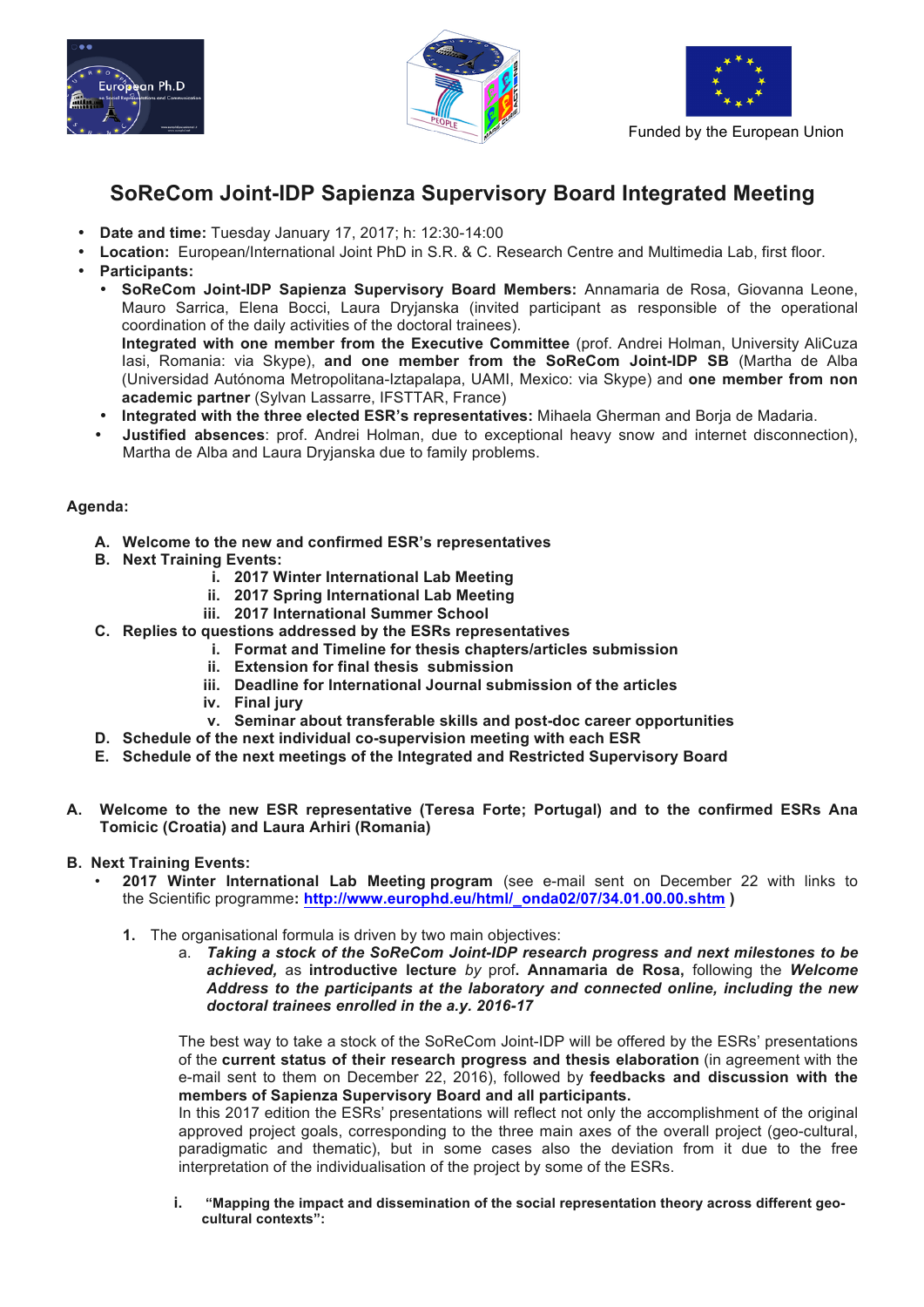





- *"Latin America": the most fertilised scenario* by **Teresa Forte (Portugal)**
- *"North-America and other continents (Oceania, Asia, Africa), the new emerging scenarios"* by **Mihaela Alexandra Gherman (Romania)**
- N.B. The focus on *"Europe": the homeland* in this 2017 edition will be missed taking into account the new focus developed by **Ana Tomicic (Croatia)** *"Value for Money? The crafting of a market-driven academia in Europe".*
- **ii. "Genesis and development of the different paradigmatic approaches in more than years of social representation theory: mapping theory, methods, thematic areas and applications"**
	- *the "Structural paradigmatic approach"* by **Ioana Guralic (Romania)**
	- *the "Socio-dynamic paradigmatic approach"* by **Marija Adela Gjorgjioska (***Macedonia)*
	- *the "Anthropological and ethnographic paradigmatic approach" ethnographic paradigmatic approach"* by **Laura Arhiri (Romania)**
	- *the "Dialogical, conversational and narrative paradigmatic approaches"* by **Maryia Kukharava (Belorussia)**
	- N.B. The focus on *"Modelling approach"* in this 2017 edition will be missed taking into account the new focus outside the original approved project developed by **Agnese Pastorino (Italy)** about *"Online Audiovisual Risky Contents for Children within the European Parliamentary Debates"*
- **iii. "Taking stock of the Social Representations literature in various thematic fields of application":**
	- *"Science, Social Representations and Communication"* by **Aminat Ramazanova (Russia)**
	- *"Social Representations and Environment*" **by Borja De Madaria Escudero (Spain)**
	- *"Social Representations, Economy, Advertising, Marketing and Organizational Contexts*" b*y* **Gabriela Monica Panzaru (Romania)**
	- *"Social Representations & Politics: Multidimensional identities, intergroup relations, social movements and active minorities"* by **Filomena Berardi (Italy)**
	- N.B. The focus on "*Social Representations, Community & Health"* n this 2017 edition will be missed because **Carlo Filiberto Aguilar (Mexico)** cannot attend the event.
- b. the **introductive and advanced training in the meta-theoretical analysis** coherently with the different phases of the participant's doctorate depending on their year of enrolment, including:
	- i. Session aimed at presenting the *State of the Art of the Meta-theoretical Analysis of the Social Representations Literature* and the *SoReCom "A.S. de Rosa" @-***library:** *Mission, tools and On-going Developments* by prof. Annamaria de Rosa and dr. Laura Dryjanska
	- ii. Special session entitled "*From the bibliographic repertory to the meta-theoretical analysis repertory and @- Library: How to perform a meta-theoretical analysis*. *Session reserved to research trainees enrolled in the 1st and 2nd years of the European/International Joint PhD in S.R. & C.* ".
	- iii. It will be followed by a session aimed at *"Sharing expertise on meta-theoretical analysis: challenging examples"* including:
		- 1. **presentations by the Research Trainees enrolled in the 1st year\*** of the list of articles they have chosen for the meta-theoretical analysis, and justification of the choice of these articles in relation to their research focus (about 20 minutes for each trainee) and feedbacks: \* **Shiella Balbutin (Philippines), Jessica Breau (Canada), Valeria Cuevas (Mexico), Andrei-Dobrea Razvan (Romania), Nathalie Plante (Canada).**
		- 2. **presentations by the Research Trainees enrolled in the 2nd year** of an exemplary case among the articles that they have meta-theoretically analysed (about 20 minutes for each trainee connected via interactive ) and feedbacks: \* **Diana Arghire (Romania), Anderson Mathias (Brazil), Corinne Buhay (France), Claude Lavoie (Canada), Hiram Reyes Sosa (Mexico).**

The scientific program - enriched by the relevant bibliography linked with related texts in Pdf, and by complementary didactic materials - is already available on the website at the link: http://www.europhd.eu/html/\_onda02/07/31.01.00.00.shtml and the participants in the event can download the texts in advance the event.

• **2017 Spring International Lab Meeting program, including seminars on transferable skills (**Tuesday 18 April – Thursday 20 April)

In agreement with the planned training events as described in the Annex I – the program of th*e 2017 Spring Session International Lab Meeting* **(Rome - Italy, 17th - 21th April 2016)** - will be focussed around "**The "***Socio-Dynamic***" paradigmatic approach to Social Representations: Anchoring, Positioning and Normative Context.** The event also will include **Complementary Methodological and Transferable Skills Seminars.**

The invited professors from **Switzerland, India, Spain** and an expert from **Italy** have already confirmed their participation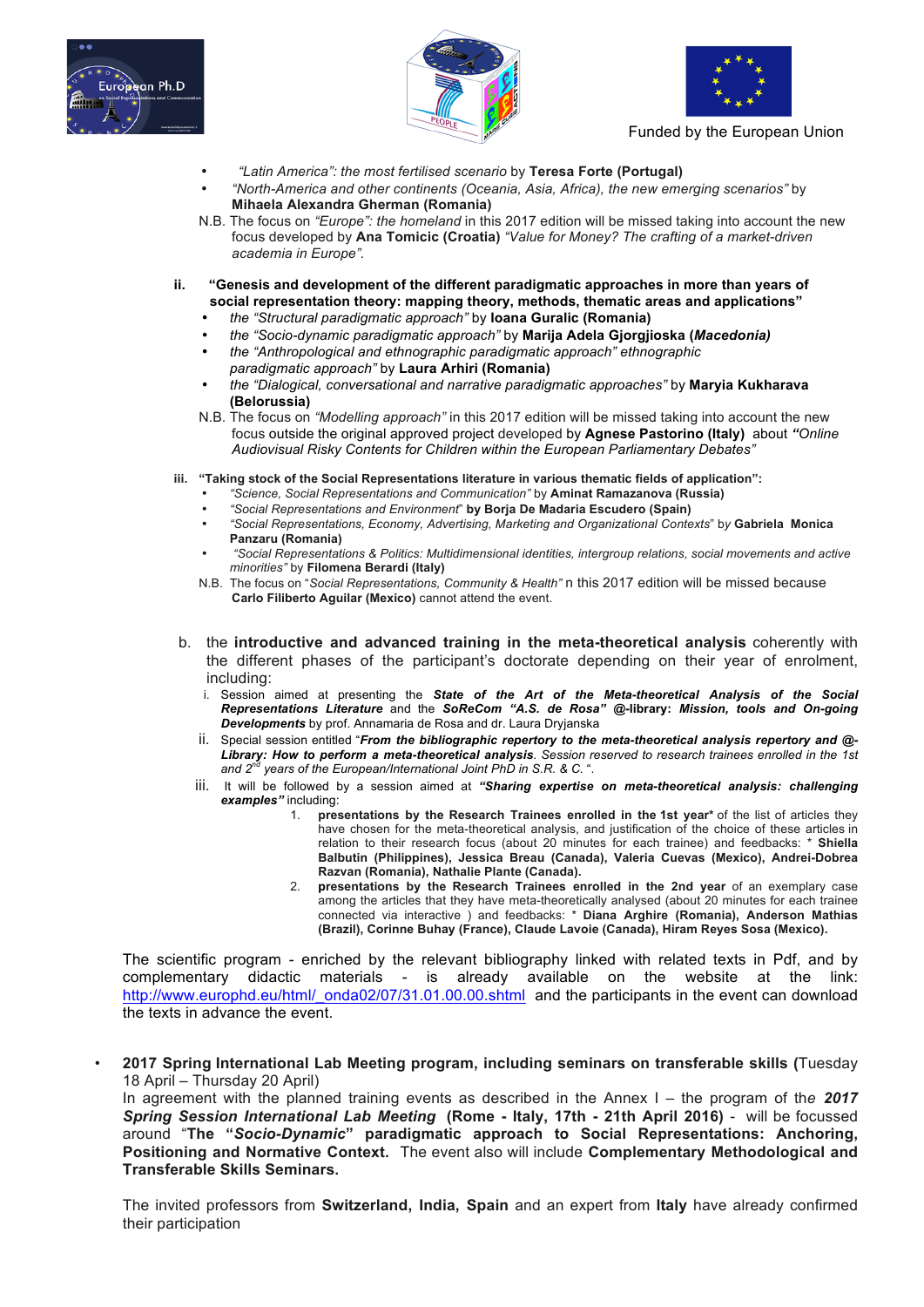





- o The program will be open by a key lecture given by **Dario Spini**, assisted by his doctoral trainees **Leila Eisner** (University of Lausanne, Switzerland), entitled **"***Social Representations of Human Rights:*
- o *The Development of a Socio-Dynamic Framework"* on Tuesday 18 April.
- A second lecture given by prof. Dario Spini on Wednesday 19 April will address relevant issues concerning "**Social representations and social psychology: a theoretical and methodological opportunity for the social sciences?".**
- o Prof. **Jyoti Verma (**from Patna University**,** India) will enlarge the cultural view of social psychology and the anchoring of social representation theory into the Indian context with a key lecture entitled "**The importance of common sense understanding of social phenomenon in India: the background of social psychology scenario and how SRs theory gets established in coming times in India."**

All the key lectures, as usually, will be followed by *Questions from participants in a face-to-face context and via the web-auditorium and forum discussion with the keynote speakers.*

The key lectures will be followed by **interviews** with prof. Dario Spini and prof. **Jyoti Verma** - entitled "*Between the biography of the theory and the personal intellectual auto-biography***" -** led by **Annamaria Silvana de Rosa,** developing the multiyear series of interviews realised with the protagonists of this scientific field, according to a specific qualitative tool also integrated within the multi-methodological plan of the collaborative research plan approved within the SoReCom Joint-IDP.

An intensive methodological session – led by Prof. **Hilda Gambara** from Universidad Autonoma de Madrid) – will enrich the scientific program. It will be aimed at I**ntroducing the doctoral trainees to the classical meta-analysis,** by illustrating:

- **The basics of a meta-analysis**
- **Steps for a MA.**
- **Understanding meta-analysis data**
- **Forest Plot**
- **Publication bias**
- **Weaknesses and strengths of MA**

## and **presenting the classical meta-analysis with an empirical example.**

This session will help the doctoral trainees to develop awareness about the specificity of the classical meta-analysis compared the meta-theoretical analysis developed by de Rosa and to explore in which sense the classical meta-analysis can be useful for inspiring new research on social representations, rather than using it as confirmatory tools of previous research results.

A **Complementary Training Session on Transferable Skills** will be led by dr**. Emanuele Gennuso**, an expert from the International Relations Area of Sapienza University with two interventions

• **How to get EC research funds in several disciplinary and cross-thematic domains**

## • **Post-doc career grants opportunities: How to get post-doc EC grants**

## also in this cases followed by *Questions from participants in a face-to-face context and via the webauditorium and forum discussion with the expert.*

Finally the program will also includes **presentations by the Research Trainees** enrolled in the 1<sup>st</sup> and 2nd year s of the *European/International Joint PhD in S.R. & C. Research Trainees* concerning their individual research projects.

The scientific program is already available on the website at the link: **http://www.europhd.eu/html/\_onda02/07/35.01.00.00.shtml.** The relevant bibliography linked with related texts in Pdf, the complementary didactic materials and the presentations will be published in advance the event, as usually.

• **2017 International Summer School.**

In agreement with the planned training events as described in the Annex I – the program of th*e 2017 International Summer School* (18th-24th June) will be focussed on *"Social Representations in the social arena faced with social demand: a wide range of societal issues investigated in various thematic areas in multiple applied contexts".*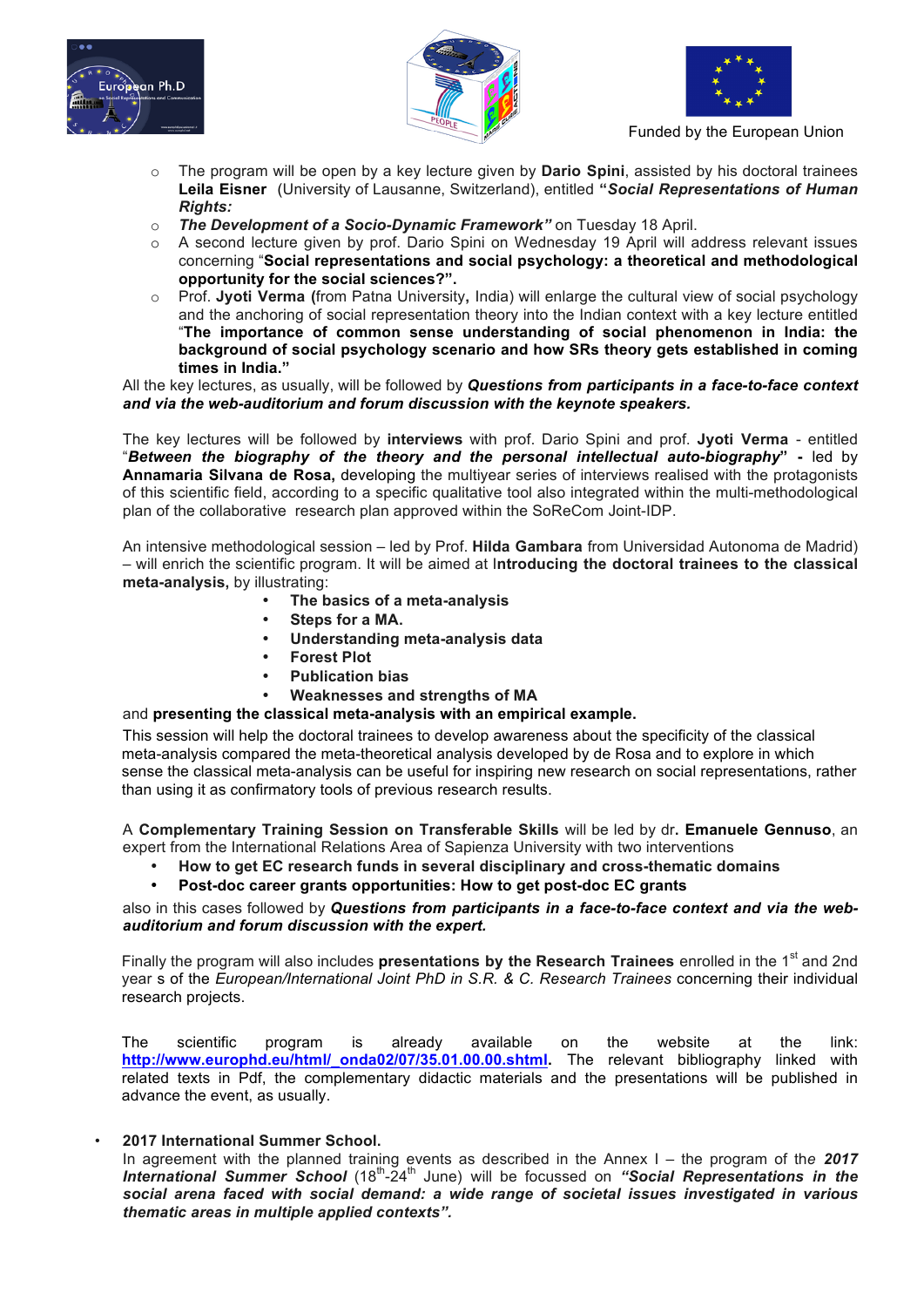





The opening day will be fully dedicated to a series of key lectures – following the *Welcome Address* by prof. Annamaria de Rosa - and will include:

- **Social representations in the field of education and community psychology:the homeless people** by **Susana Seidman (**University of Belgrano, **Argentina**)
- **Social thought supporting professional action: social representations and intervention**

by **Lilian Negura (**University of Ottawa**, Canada**)

• **Social representations and health: the 2014 Ebola outbreak in Spain**

by **Lorena Gil De Montes (**University of Basque Country**, Spain**)

• **Daily mobility and socio-spatial representations on elderly residents of the metropolitan area** 

 **of Mexico City** by **Martha De Alba (**Universidad Autónoma Metropolitan, **Mexico)**

• **Driving behaviors, moral reasoning and Social Representations**

by **Andrei Holman (**University Ali.Cuza of Iasi, **Romania)**

• **Role of scientific and common knowledge in road safety Policy**

### by **Sylvain Lassarre (**IFSTTAR , Paris **France)**

All the key lectures, as usually, will be followed by *Questions from participants in a face-to-face context and via the web-auditorium and forum discussion with the keynote speakers.*

The program of the **2017 Summer School** is still under definition concerning the sessions of the Thesis Defence in front of the Final Jury. In view of the submission of the 13 ESR's theses by April 18, three Final Jury committees will be designated according to the procedures .

On the last day (Friday 23 June) - parallel to the **Meeting of the European/International Joint PhD Evaluation Board (Final Jury) and elaboration of the theses defence evaluation reports -**

a **training session dedicated to the ESR's transferable skills by the non–academic parnter eng. Conny Ericsson (CONERI, Sweden)** should be dedicated to one of the below topics (to be confirmed):

- **How to get successful employment outside of academia**
- or ◦ **How to submit successful application and CV for an employment outside of academia: strategies and opportunities**

#### or

- **Post Doc-Career prospect outside academia: marketing strategies in a globalised economy**  or
- **Post Doc-Career prospect outside academia: how to exploit the social media communicative strategies**

The definitive version of the scientific program will be published on the program institutional web site – as soon as the ESR's theses will be submitted and therefore the several sessions of the Final Jury can be confirmed.

### **C. Replies to questions addressed by the ESRs representatives**

About the *Timeline for chapters/articles submission and deadline for final thesis*, the ESRs have been informed since their recruitment of the project timeline (as indicated in the Annex I) and of the Euro PhD regulation and since 2016 May about the document by MIUR (prot. n. 12835 18-5-2016: "*Proroga Dottorato – Circolare interpretative Normativa*") to prevent the bad practice in extension of the thesis defence.

Anticipating the e-mail sent to all ESRs the day after the SSB (on January 18), the replies to the questions addressed by ESR's representative (Ana Tomicic) are as below:

**1 Q:** What are the modalities of submission of the thesis in April? Do we have to print it or it will be sufficient to send the PDF. If printed, the printed version has to be deposited at an Office at the Sapienza University or at the Europhd lab? And, if printed, would it be possible to send it through the post?

**Reply:** Due to the complex **multi-step evaluation process** implying a first step assessment by the main tutor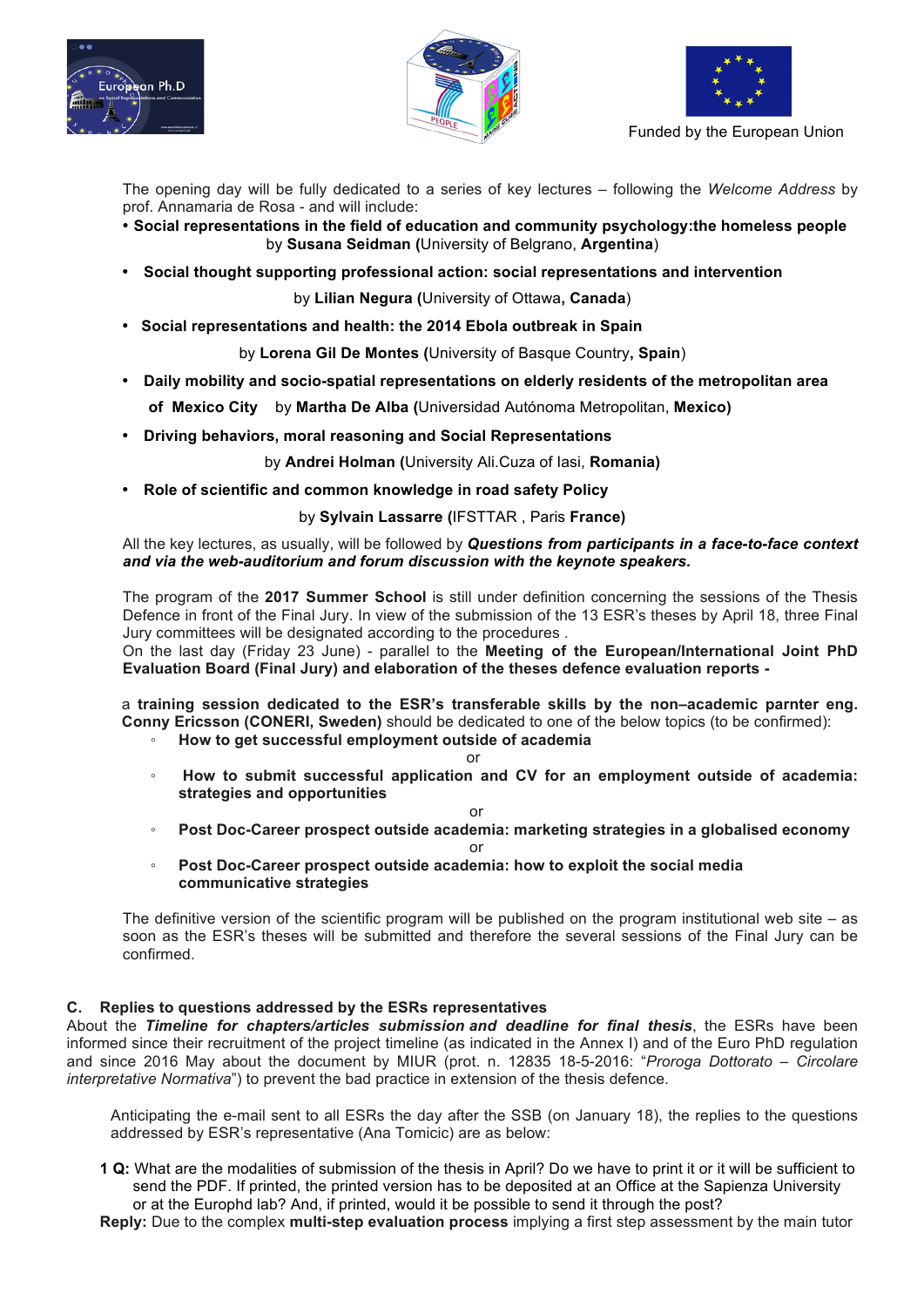





and the co-tutor (in the case of the mono-contractor SoReCom Joint -IDP from Sapienza supervisor Board) and - only upon their approval - a second step assessment by the members of the Final Jury, the deadline to submit the complete thesis and short article - already reviewed and approved by the main supervisor and the co-tutor - is strictly **April 18, 2017** (the deadline was exceptionally extended by Sapienza Supervisory Board compared to the regular one of 31st March as a specific measure for the trainees enrolled in the SoReCom Joint IDP project; **See e-mail "Forthcoming deadline"** sent to the ESRs on **September 21 2016**).

By that date **April 18, 2017** the final **PDF version of the thesis** has to be sent to the main tutor and cotutor at **European/International Joint PhD director** together **with a report about the activities carried out and the eventual publications during the 3 years of the PhD (see the attached template,** that can be easily filed integrating or updating your **Personal Career Plan)**. Upon request of the Final Jury members printed version of the final **PDF version of the thesis** (according to the format below) could be requested as well.

The main tutor and the co-tutor will perform a written evaluation of the thesis. The thesis and the evaluations by the tutor and co-tutor are then sent by the **European/International Joint PhD director** to the members of the Final Jury who will themselves perform a written evaluation to decide if the thesis is admitted for discussion.

Once the thesis is officially admitted for discussion, the trainee must submit 5 printed copies of the PhD thesis and 10 copies of the short article (for those that do not have the 'three papers' thesis) to the **European/International Joint PhD Laboratory** prior to the date of discussion at least one month before **(May 18, 2017)**. Copies of the thesis should be preferable deposited personally or (in exceptional case prior to written authorization) send by certified express courier .

The thesis must respect the format available at: http://www.europhd.net/html/\_onda01/06/03.00.00.00.shtml

Please also note that:

- a) **Prior to the thesis discussion it is compulsory** that:
- a.1. the PhD trainee fill a **questionnaire about his PhD experience** on the website of **AlmaLaurea.** All information about this can be found in the attached document recetly received by the Doctoral Division.
- **A copy of the filed Alma Laurea questionnaire** should be sent by e-mail to the **European/International Joint PhD director, for enclosing in the documentation of the Final Jury.**
- a.2. sent an update version of the **Personal Career Plan.**
- b) Once the thesis has been successfully discussed, it must be uploaded on **IRIS-Institutional Research Information System**. To obtain the access credentials the PhD trainee will have to contact the doctoral office at the following address: padis@uniroma1.it (putting the director of the doctorate, prof. de Rosa, in cc)

The same version should be uploaded on **European/International Joint PhD institutional website.**

- **2 Q -** in the case of those writing the 3 articles thesis, would it be possible to submit to Sapienza University a first version of the publication on April 2017 and to submit the single papers to the journals after this date, before June 2017?
- **Reply:** As indicated in the instructions sent on September 21 2106 and published on the institutional website, by **April 18, 2017 you should sent to the program Director your final version to be evaluated by the final Jury even in the case of the three articles already formatted according to the editorial norms of the Journals chosen (see below)**

*Reminder on the 'three papers' model (see email dated 21 September 2016: Forthcoming Deadlines) Under the 'three papers' model, a PhD thesis consists of three separate, publishable, papers. The papers should be of normal journal article length (say, between 5,000 and 10,000 words), depending on the editorial norms of the journal chosen jointly with the project leader (who is also the main supervisor). The three papers are each free standing (in the sense that each can be read and understood independently) but should be on related themes. The three papers are normally preceded in*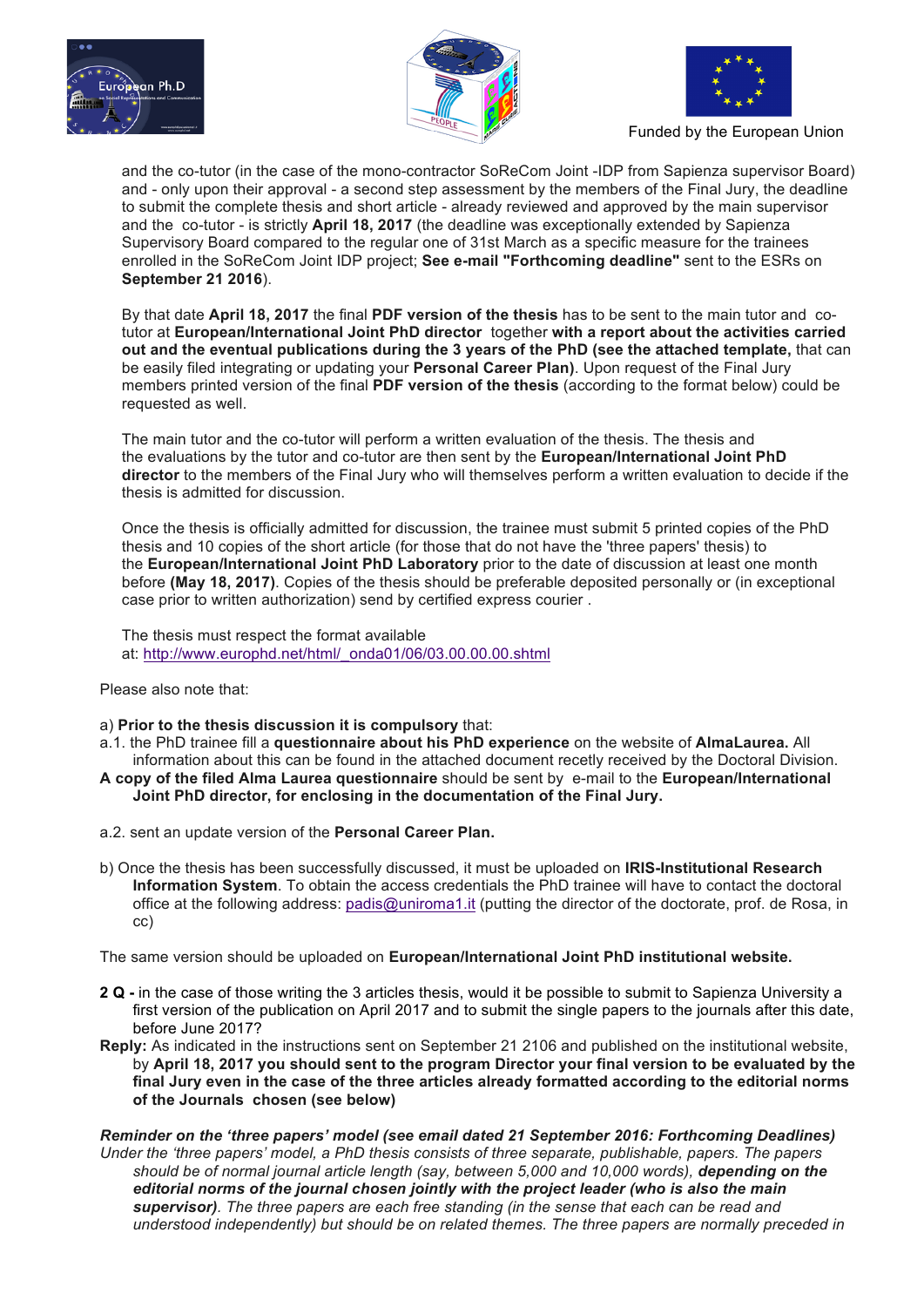





*the thesis by a short introduction to the overall topic, which may contain essential background information. There may also be a general literature review.*

*Therefore, the 'three papers' PhD thesis looks like this:*

- *Introduction and background to the general topic area.*
- *• First paper.*
- *• Second paper.*
- *• Third paper.*
- *• Conclusion and implications for policy and/or further research*

*The total number of chapters is thus usually five, and the total length approaches 150 pages of A4 (a maximum of about 35,000 words). As with the conventional PhD thesis, appendices of unlimited length may be added, but these appendices are commonly appendices to each paper, rather than appendices to the thesis as a whole. This means that the typical 'three papers' thesis is only about half the length of the conventional thesis.*

*Any submission to the Journal - chosen as above indicated* **- should be authorized by the project leader and discussed with her and other potential co-authors (if applicable) upon the respect of the IPR.**

**3 Q**- who is going to be in the committee judging our theses? who chooses the external examiners? **Reply:** As cited in the Annex I, "The SoReCom Joint IDP International Evaluation Board (Final Jury) is responsible for evaluating the ESR's final research results. It is composed of a minimum of three members (chosen from a list of six academics designated by the participants universities)"

In accordance with the regulations of the European/International Joint PhD in S.R. & C. (http://www.europhd.net/html/\_onda01/01/10.00.00.00.shtml / http://www.europhd.net/html/\_onda01/07/0 2.00.00.00.shtml) and of Sapienza University (art. 19, comma 3.j )

- *The International Evaluation Board (Final Jury) is responsible for evaluating research trainees' final Ph.D. dissertations and is composed of a minimum of three academics (chosen from a list of six academics designated by the participant universities) who can belong or not to partner universities, as well as international experts from outside the European/International Joint PhD network, who are required to prepare a written report on the thesis. According to the regulations of the University of Rome Sapienza, the three tutors can participate in the discussion, but not in the evaluation"*
- The SoReCom Joint-IDP Integrated Supervisory Board (Sapienza Supervisory Board + representatives from University of Iasi, Universidad Autonoma Metropolitana and IFSTTAR) will designate a list of 6 academics for the composition of the Final Jury (3 members and 3 substitutes) . The Final Jury composition is then officialized by Sapienza University through a Rectoral Decree.

**4 Q**.- is there a possibility for a proroga, and under which conditions?

- **Reply**: In a note dated 19 May 2016 the Italian Ministry for Research and University has reminded what is foreseen by the ministerial decree n.45/2013 at comma 6 of art. 8:
- *"(…) La tesi, alla quale è allegata una relazione del dottorando sulle attività svolte nel corso del dottorato e sulle eventuali pubblicazioni, è valutata da almeno due docenti di elevata qualificazione, anche appartenenti a istituzioni estere, esterni ai soggetti che hanno concorso al rilascio del titolo di dottorato, di seguito denominati valutatori. I valutatori esprimono un giudizio analitico scritto sulla tesi e ne propongono l'ammissione alla discussione pubblica o il rinvio per un periodo non superiore a sei mesi se ritengono necessarie significative integrazioni o correzioni. Trascorso tale periodo, la tesi è in ogni caso ammessa alla discussione pubblica, corredata da un nuovo parere scritto dei medesimi valutatori, reso alla luce delle correzioni o integrazioni eventualmente apportate. La discussione pubblica si svolge innanzi a una commissione la cui composizione è definita nel regolamento. Al termine della discussione, la tesi, con motivato giudizio scritto collegiale, è approvata o respinta. La commissione, con voto unanime, ha facoltà di attribuire la lode in presenza di risultati di particolare rilievo scientifico.*

This means that after presenting your thesis by April 18:

a) The main tutor and the co-tutor will perform a written evaluation of the thesis.